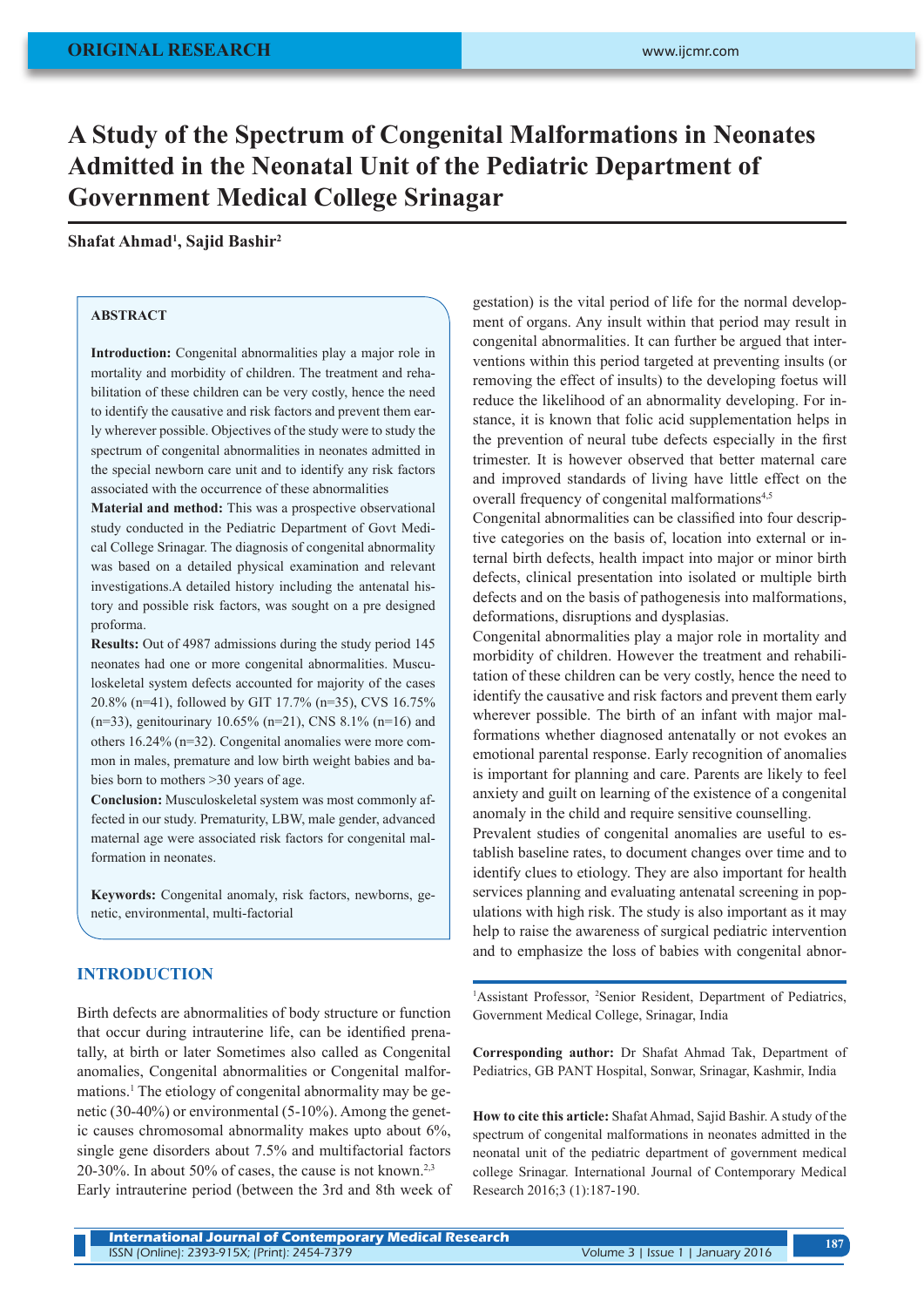### malities.

We are not aware of any study of this nature from Kashmir province in general. In addition since no work has been done on the pattern of presentation of congenital abnormalities in newborns in the area, this study [A hospital based prospective study of the spectrum of congenital abnormalities among neonates of Kashmir province admitted in neonatal unit] was designed to bridge this gap. It was hoped that this would add to the body of knowledge available on these disorders and may stimulate further research in the area on this subject.

Aims and objectives of the study were to study the spectrum of congenital abnormalities seen among the neonates admitted in the special newborn care unit and to determine the various birth and maternal characteristics and to identify any risk factors which may be associated with the occurrence of these abnormalities.

# **MATERIALS AND METHODS**

This study [A hospital based prospective observational study of spectrum of congenital abnormalities among neonates of Kashmir province admitted in neonatal unit] was conducted over a period of one year from 1<sup>st</sup> April 2013 to 31 March 2014 in the special newborn care unit of the Pediatric Department of Government Medical College Srinagar. All the neonates admitted were included in the study. The diagnosis of congenital abnormality was based on a detailed physical examination of the neurological, cardiovascular, respiratory, abdominal and musculoskeletal systems along with relevant investigations e.g X-Ray chest/abdomen for diaphragmatic hernia, ultrasound examination for renal abnormalities, echocardiography for congenital heart disease and karyotyping for chromosomal disorders (wherever indicated).

A detailed history including the antenatal history, history of exposure to teratogens/drugs, history of consanguinity, maternal age, parity, type of delivery, gestational age, maternal illness and congenital abnormality was sought on a pre designed proforma. The congenital anomalies were classified according to the International Statistical Classification of Diseases and Related Health Problems 10th Revision<sup>6</sup>

Multiple congenital anomalies were grouped depending upon whether those anomalies qualified as a specific syndrome or not. If they qualified as a specific syndrome they were categorized into that syndrome. If two systems were involved, both systems were recorded. When multiple anomalies of a system were present, they were counted as separate.

### **RESULTS**

Out of 4987 admissions during the study period 145 neonates had one or more congenital abnormalities. Out of these 109 had a single anomaly and 36 had multiple anomalies. Musculoskeletal system defects accounted for majority of the cases 20.8% (n=41), followed by gastrointestinal 17.7% (n=35), CVS 16.75% (n=33), genitourinary 10.65% (n=21),

### CNS 8.1% (n=16) and others 16.24% (n=32).

Among the musculoskeletal abnormalities CTEV was the most common malformation (n=21). In the GIT cleft palate was most common (n=15). VSD was the most common cardiovascular anomaly (n=13). In the genitourinary system ambiguous genitalia were most frequent (n=10) and in the nervous system congenital hydrocephalus was most common  $(n=5)$ .

Among the syndromes Down Syndrome was predominant (n=15), followed by Pierrie Robin Sequence (n=7).

# **MUSCULOSKELETAL/Q65-Q79/41 Congenital Malformation ICD Code Number** CTEV Q66 17

| <b>POLYDACTYLY</b>          | Q69             | 8              |
|-----------------------------|-----------------|----------------|
| <b>SYNDACTYLY</b>           | Q70.9           | $\overline{4}$ |
| AMC                         | Q74.3           | $\mathbf{1}$   |
| <b>LIMB REDUCTION</b>       | Q71             | $\overline{2}$ |
| <b>DDAO</b>                 | Q79.9           | $\overline{2}$ |
| <b>FACIAL ASYMMETRY</b>     | Q67.0           | $\mathbf{1}$   |
| <b>CDH</b>                  | Q79             | $\overline{2}$ |
| GASTROINTESTINAL/Q35-Q45/35 |                 |                |
| <b>CLEFT PALATE</b>         | Q35             | 15             |
| <b>CLEFT LIP</b>            | Q36             | 12             |
| <b>TEF</b>                  | Q39.1           | $\mathfrak{2}$ |
| <b>CHPS</b>                 | Q40             | $\overline{2}$ |
| Imperforate anus            | Q42.3           | $\mathbf{1}$   |
| <b>INGUINAL HERNIA</b>      | Q45.9           | $\overline{2}$ |
| MACROGLOSSIA                | Q38.2           | 1              |
| CIRCULATORY/Q20-Q28/33      |                 |                |
| <b>VSD</b>                  | Q21             | 13             |
| <b>PDA</b>                  | Q25             | $\overline{4}$ |
| <b>DTGA</b>                 | Q20.3           | 4              |
| <b>TOF</b>                  | Q21.3           | $\mathfrak{Z}$ |
| <b>ASD</b>                  | Q21.1           | $\overline{3}$ |
| AV canal defect             | Q21.2           | $\overline{2}$ |
| <b>TAPVC</b>                | Q26.2           | $\overline{2}$ |
| <b>HLHS</b>                 | Q23.4           | $\mathbf{1}$   |
| <b>TRICUSPID ATRESIA</b>    | Q22.4           | 1              |
| NERVOUS SYSTEM/Q00-Q07/16   |                 |                |
| CONG.HYDROCEPHALUS          | Q <sub>03</sub> | 5              |
| MENINGOMYELOCELE            | Q <sub>05</sub> | 4              |
| MICROCEPHALY                | Q <sub>02</sub> | $\overline{4}$ |
| <b>ANENCEPHALY</b>          | Q00             | 1              |
| CHOROID PLEXUS CYST         | Q04.6           | 1              |
| <b>ENCEPHALOCELE</b>        | Q <sub>01</sub> | 1              |
| GENITOURINARY/Q50-Q64/21    |                 |                |
| AMBIGUOUS GENITALIA         | Q52/55          | 11             |
| <b>UNDESENDED TESTIS</b>    | Q53             | 6              |
| <b>HYPOSPADIAS</b>          | Q54             | 3              |
| RENAL AGENESIS (u/l)        | Q60             | 1              |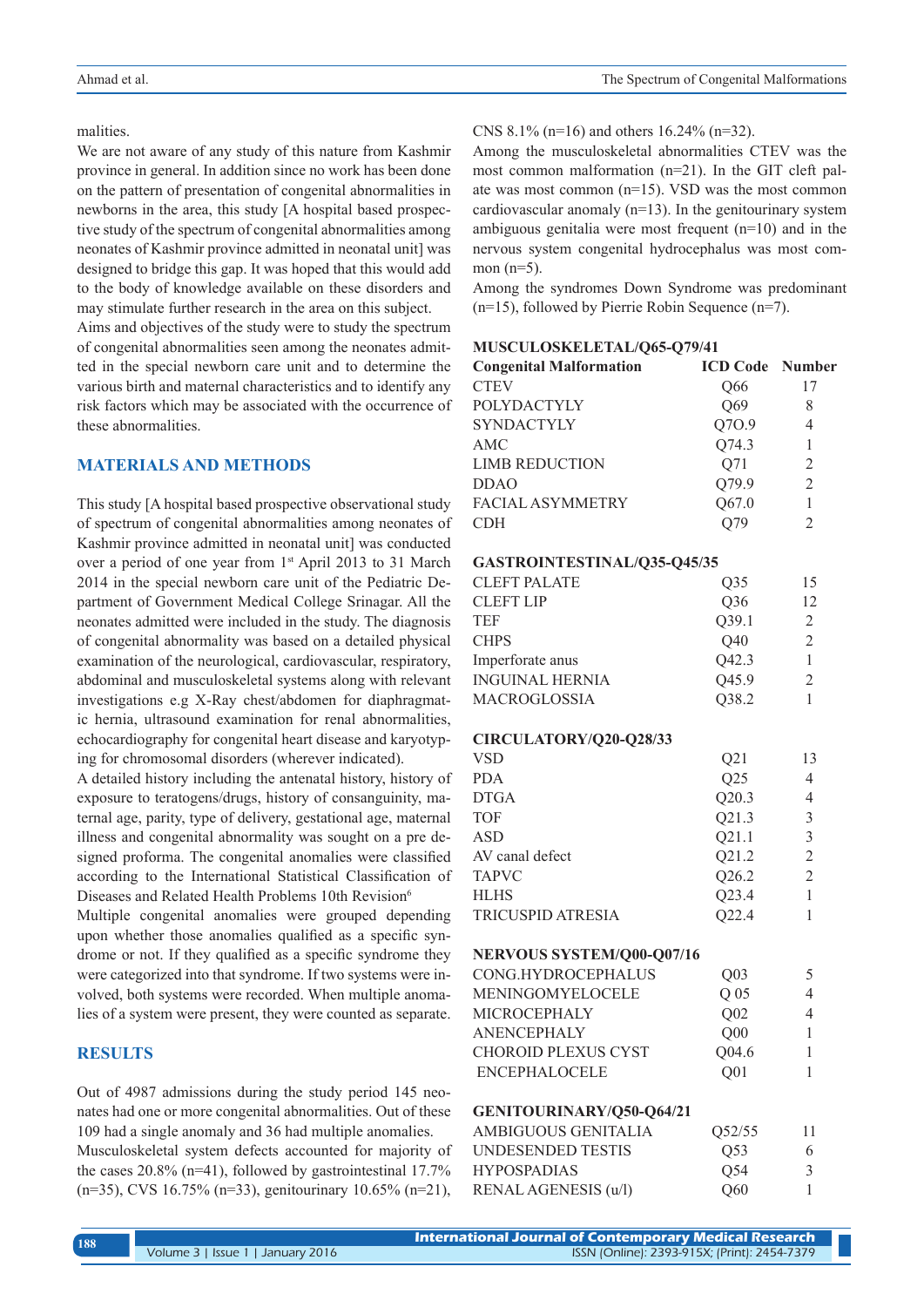### **EYE EAR FACE NECK/Q10-Q18/19**

| <b>MICROOPHTHALMIA</b> | O <sub>11.2</sub> |   |
|------------------------|-------------------|---|
| CONGENITAL ECTROPION   | O <sub>10.1</sub> |   |
| PRE AURICULAR TAG      | O <sub>17</sub>   | x |
| <b>MICROTIA</b>        | O <sub>17.2</sub> |   |
| <b>LOW SET EARS</b>    | O <sub>17.4</sub> | 5 |
|                        |                   |   |

| OTHERS/SYNDROMES/Q80-99/32 |                 |    |  |  |
|----------------------------|-----------------|----|--|--|
| DOWNS SYNDROME             | O <sub>90</sub> | 15 |  |  |
| <b>EDWARDS SYNDROME</b>    | Q91             |    |  |  |
| <b>THORACOPHAGUS</b>       | O99             |    |  |  |
| <b>APERT SYNDROME</b>      | Q87             |    |  |  |
| <b>LAMELLAR ICTHYOSIS</b>  | Q80.2           | 5  |  |  |
| <b>HEMANGIOMA</b>          | Q82.5           | 2  |  |  |
| PIERREROBIN Sequence       | О87             |    |  |  |

Among 145 neonates 89/61.37% were males and 56/38.62% were females. LBW neonates were 85 (58.62%) and further distribution in weight category revealed that 51 (35.17%) were between 2.5kg to 4kg and 9 (6.2%)>4kg. Regarding gestational age, 76 (52.41%) were preterm, 55 (37.93%) fullterm and 14 (9.65) post-term. Besides, 84 (57.93%) neonates were born by lowersection Caesarean Section (LSCS) and 61 (42.06%) by simple vaginal delivery (SVD). Maternal age parameters revealed that 64 (44.13%) mothers were above 30 years, 24 (16.55%) 25-30 years, 20 (13.79%) 20-25 years, and 37 (25.51%) below 20 years.

### **DISCUSSION**

Prevalence rate of Congenital Malformations in our study was 2.9%. True prevalence of Congenital Malformations depends upon many factors like place of study nature of sample, ethnicity, geographical distribution and socioeconomic status. That is why, any two studies are never comparable in the strict sense of the term. Worldwide it is 3-7% but varies from country to country, prevalence from Nigeria<sup>7</sup> has been reported as 2.7%, Oman<sup>8</sup> 2.46%, Bahrain<sup>9</sup> 2.7% and India<sup>10</sup> 1.5%.

In this study, the most common system involved was the musculoskeletal system (20.8%), GIT (17.7%), CVS (16.7%). These findings were comparable to the studies conducted by other investigators in India, Kuwait<sup>11</sup>, Saudi Arabia<sup>12</sup> and Iran.13,14,15 Some studies, however, recorded a higher incidence of CNS and CVS malformations followed by GIT and musculoskeletal system.16

In our study, the rate of CMs outnumbered in males compared to females and was consistent with a study from Brazil (59 % male and 41% in females).17,18 Another study In India also reported that CMs were more common in males than females (2.1:1 ratio). It was also consistent with results of other studies.

The incidence of CMs in our study was higher in pre-term babies compared to the full-term ones. It represented the Phenomenon of Nature's Selection and was consistent with results of a study fromBrazil (67% pre-term and 33% term)<sup>17</sup>, and others but in contrast with another study which reported tendency of anomalies more common in Pakistan in term neonates.19

Association of LBW with increased incidence of anomalies was found in our study and was in accordance with result of other studies in Saudi Arabia, India[20, 21]. We also had LSCS preponderance as the mode of delivery which was consistent with earlier results.

Maternal age's association with congenital anomalies is considered an important factor. Our study revealed that mothers above 30 years of age had high incidence of producing malformed babies. It was in accordance with earlier studies. One Pakistani study has reported the highest (80.6%) incidence in 20-40 years age group.

High incidence of CM among gravida 2 or more than primi-gravida was reported by our study and was similar to earlier reports. It indicates that the incidence of CM increases as the birth order increases. Likewise H/O maternal illness was associated with congenital anomalies in 54.4% of neonates and this association is well supported by studies done earlier. Folic acid supplementation was absent in 13 cases, among them one was a case of meningocoele. None of the mothers was a smoker nor was their h/o alcohol intake during pregnancy

# **LIMITATIONS**

In terms of limitations, the current study was based on a hospital neonatal unit and, as such, is not representative of the situation in the community at large. Besides, the hospital did not have paediatric neurosurgical facilities and many cases of CNS/surgical are likely to have been missed.

### **CONCLUSION**

CMs are not rare in our set-up and MS was the most commonly affected system in our study. Prematurity, LBW, male gender, , advanced maternal age were associated risk factors for CMs in neonates. Knowledge of incidence and pattern of CMs are important to plan preventive strategies at different levels by healthcare providers for better outcome of these neonates

### **ABBREVIATIONS**

- ASD Atrial septal defect
- AMC Arthrogryposis multiplex congenita
- CDH Congenital diaphragmatic hernia
- CHPS Congenital hypertrophic pyloric stenosis
- CM Congenital Malformation
- CNS Central nervous system
- CTEV Congenital talipesequinovarus
- CVS Cardiovascular system
- DDAO Deficiency of Depressor AnguliOris
- DTGA Dextro transposition of great arteries